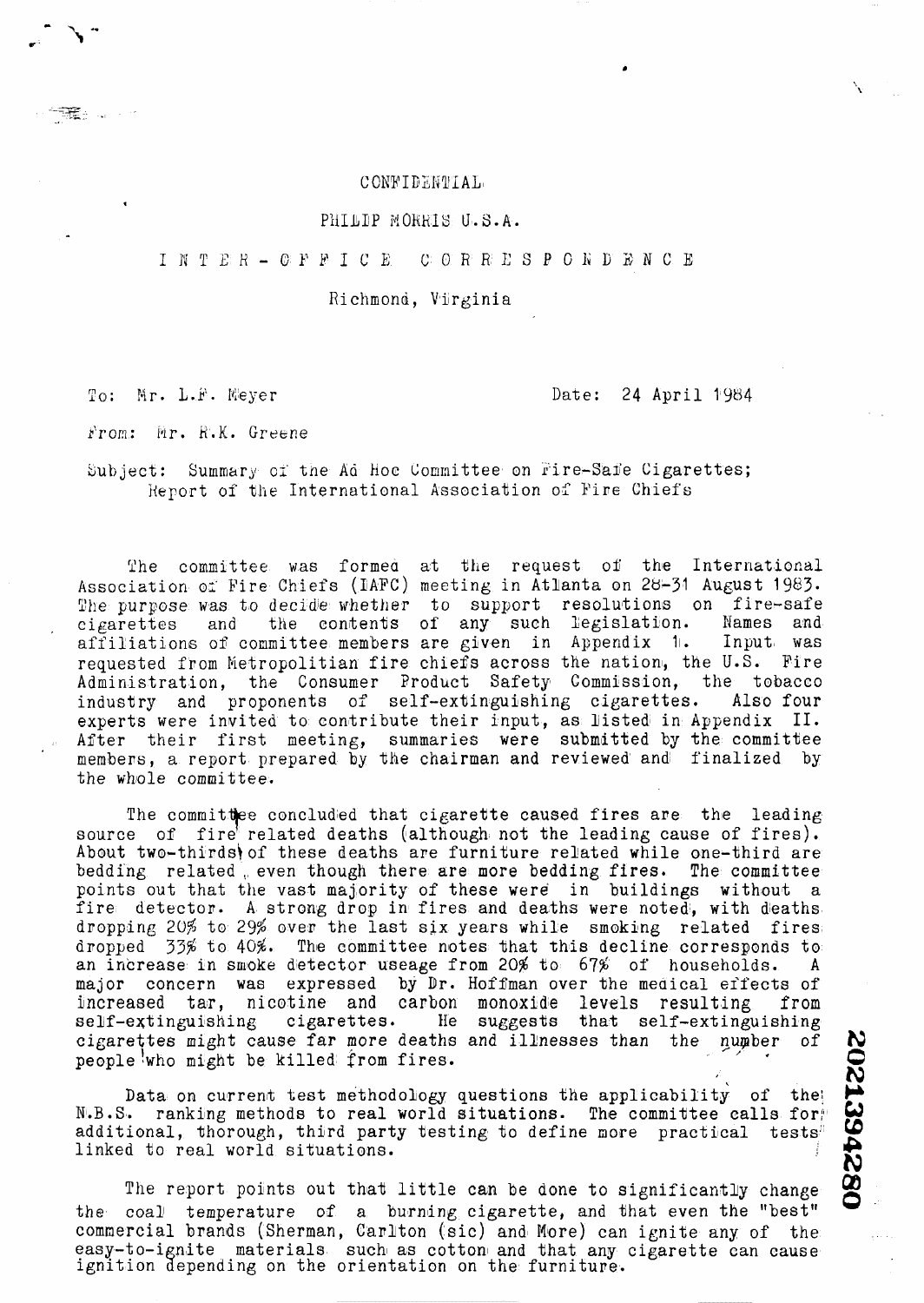L824281205

Finally, the report notes that no obvious changes in cigarette design. will produce a self-extinguishing cigarette, nor has the industry made commercial brands more prone to ignition by using additives.

The committee recommended that an earlier IAFC resolution be changed to NOT recomnend to the federal government the passage of legislation to set standards for cigarettes. Thus the Moakley and Heinz bills are not scceptable as introduced. The comnittee recomnends the **IAFC** shoulu support legislation for a comprehensive scientific federal study. This study would examine methodology and real world conditions, and be conducted under the supervision of an expert panel including representatives from those in fire science, medicine, tobacco science and consumer interests. The report also warns that fire-safe cigarettes should be tested for delivery and animal-toxicology and reviewed for behavorial changes by the smoker (i.e. relighting, number of smokers, care and useage of cigarettes). Their final recornendation was to halt the passage of state legislation until the conclusion of the federal study .

 $27.5$ 

**R.K.** ~r/eene

C.C.

 $\mathbf{i}$ 

Mr. P.N. Gauvin bls, B, L. Goodman Dr. A. Jl. Kassnan Dr. **A.** Jl. Kallianos No Central File